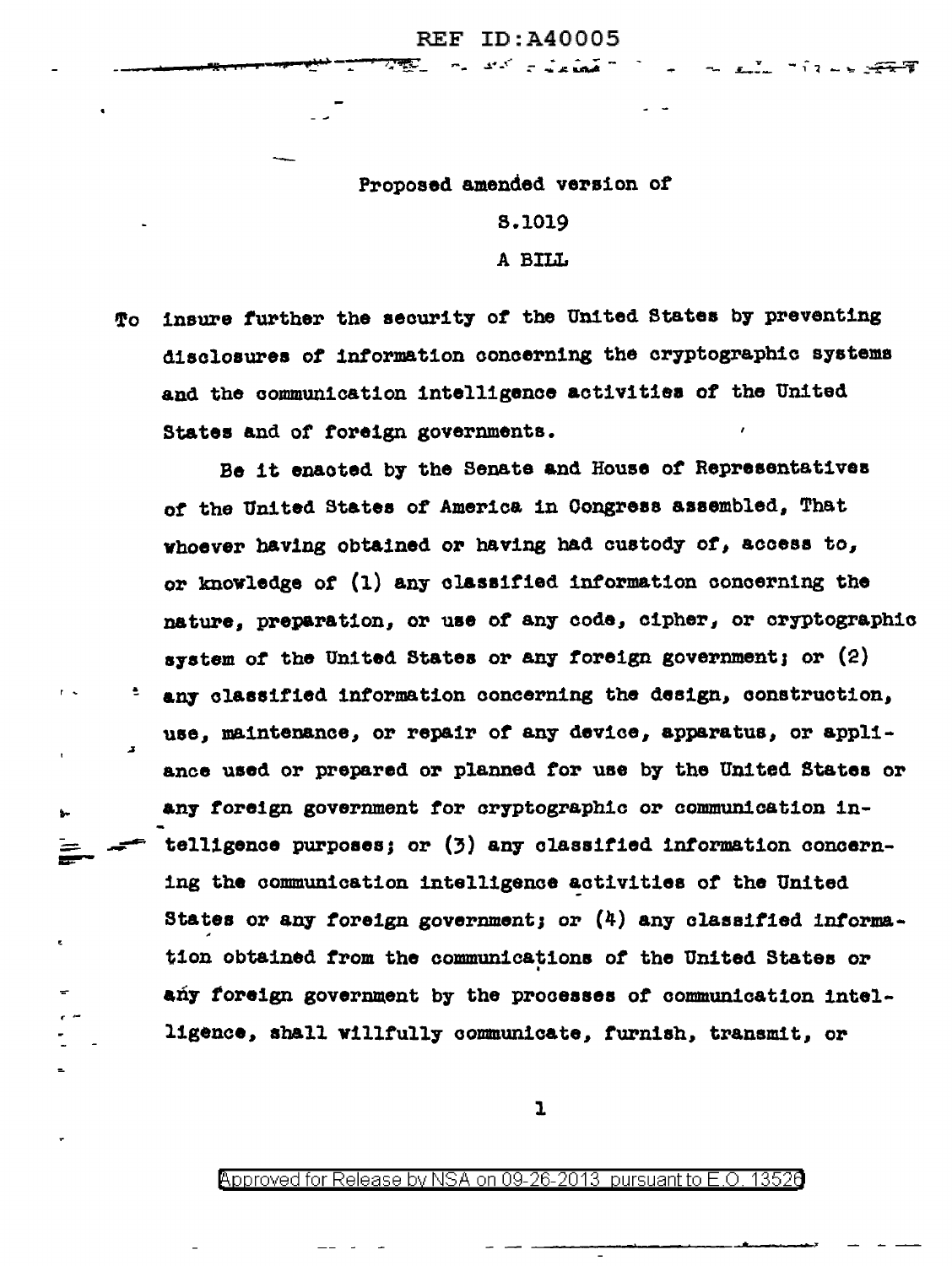otherwise make available to a person not authorized to receive such information, or publish, any such classified information shall be fined not more than \$10.000 or imprisoned not more than ten years or both.

᠊ᠴ

Sec. 2. The term "classified information" as used herein shall, for the purposes of this Act, be construed to mean information segregated, and limited or restricted in dissemination or distribution for purposes of national security, by a United States government agency, and marked with or designated by a marking or designation signifying such segregation. limitation, and restriction. The term "classified procedures and methods" as used herein shall be construed accordingly.

Sec. 3. The terms "code", "cipher", and "cryptographic system" as used herein shall, for the purposes of this Act, be construed to include in their meaning any method of secret writing and any mechanical or electrical device or method used for the purpose of disguising or concealing the contents or the meaning of communications. The term "cryptographic purposes" as used herein is correspondingly extended in the scope of its meaning.

Sec. 4. The term "foreign government" as used herein shall for the purposes of this Act, be construed to include in its meaning any person or persons acting or purporting to act for or on behalf of any faction, party, department, agency, bureau, or military force of or within a foreign country, or for or on behalf of any government or any person or persons purporting

2